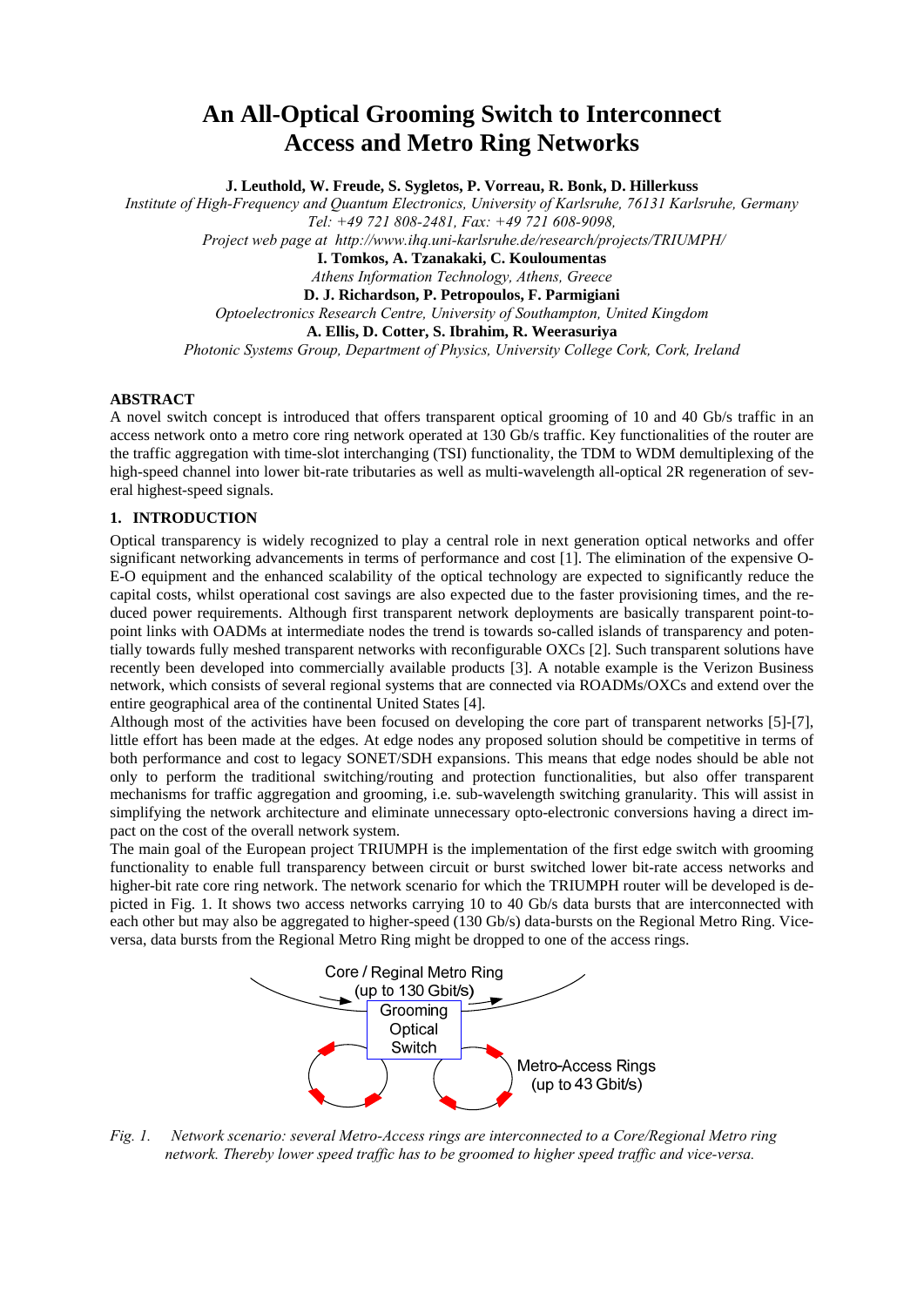### **2. IMPLEMENTATION OF THE GROOMING SWITCH**

The architecture of the TRIUMPH grooming switch to enable transparency at edge nodes is depicted in Fig. 2. The switch interconnects two access rings – each carrying three 43 Gb/s WDM channels with a metro core ring with two 130 Gb/s channels. The switch itself comprises of a MEMS switch fabric, a WDM-to-OTDM unit, a OTDM-to-WDM unit and a signal regenerator.

The switch works as follows: Traffic from any of the access rings is switched by means of an optical crossconnect switch (a MEMS switch) onto either access ring or via the Add path onto the core ring. A WDM-to-OTDM unit in the add path of the optical grooming switch retimes the incoming asynchronous data bursts to a local clock and all-optically converts the signal to the short high-speed pulses of the OTDM channel at a desired wavelength. This WDM-to-OTDM unit is subsequently called Asynchronous Digital Optical Regenerator (ADORE) [8][9]. This WDM-to-OTDM conversion is performed for each tributary. The time-slot assignment is thereby performed by the selection of the output channel within the MEMS switch. This guarantees full time-slot interchanging functionality. Conversely, an OTDM channel may be dropped and any of the three OTDM tributaries may be mapped onto either of the access rings or back onto the core ring. The OTDM to WDM conversion thereby is performed all-optically by a single device. To guarantee the quality of the traffic in the core ring alloptical multi-wavelength capable signal regenerators operating at 130 Gb/s traffic are added in the core ring.



*Fig. 2. Grooming optical switch node configuration: several Metro-Access Rings are interconnected to a Core/Regional Metro Ring network. Thereby lower speed traffic has to be groomed to higher speed network rings and vice-versa.* 

# **3. THE TRIUMPH SWITCH BUILDING BLOCKS**

## **3.1 The WDM-to-OTDM unit (ADORE)**

OTDM multiplexing of several lower bit-rate channels requires shortening the pulse-widths of the tributaries, mapping of all tributaries onto a common wavelength and introducing precise relative timing delays between the signals so that pulses from neighbouring channels do not overlap after optical multiplexing. The latter is of particular importance, since incoming low speed data signals from multiple sources usually have different clock frequencies and environmentally induced changes in propagation delays.

The functional diagram of the ADORE [9] scheme is shown in Fig. 3. In the ADORE, an incoming data burst is simultaneously sampled at four different clock phases – each delayed by T/4 bit-slot durations with respect to its neighbour. The clocks are then led through four optical gates that are controlled by a 43 Gb/s tributary  $(f_R)$ . One of the four gated clock pulses will typically pass the gate synchronously with the incoming signal. Consequently, the power from this clock pulse is dominant. Behind the gates the relative time delays are reset. The four gating clocks (one of which is dominant) are now all in sync with the local clock. They carry the wavelength of the local clock and are shortened to the duration of the clock pulse. While one now could pick the one channel with the highest energy for subsequent processing, we have constructively combined two and two of the four output channels into two outputs. The optimum channel is detected by mixing the local clock with the incoming data signal electronically. The mixer output voltage is proportional to the cosine of the phase difference between the input data signal and the local clock. This voltage is fed into a control circuit for selecting either combined channel A or B, depending on which channel is regenerated best. The schematic of Fig. 3 might lead to the wrong perception, that this scheme demands for a lot of devices. Yet, in our real implementation simplification has been achieved by interferometrically combining neighbouring clock phases which are encoded with the same bit of the input signal. This way only one gate is needed [9].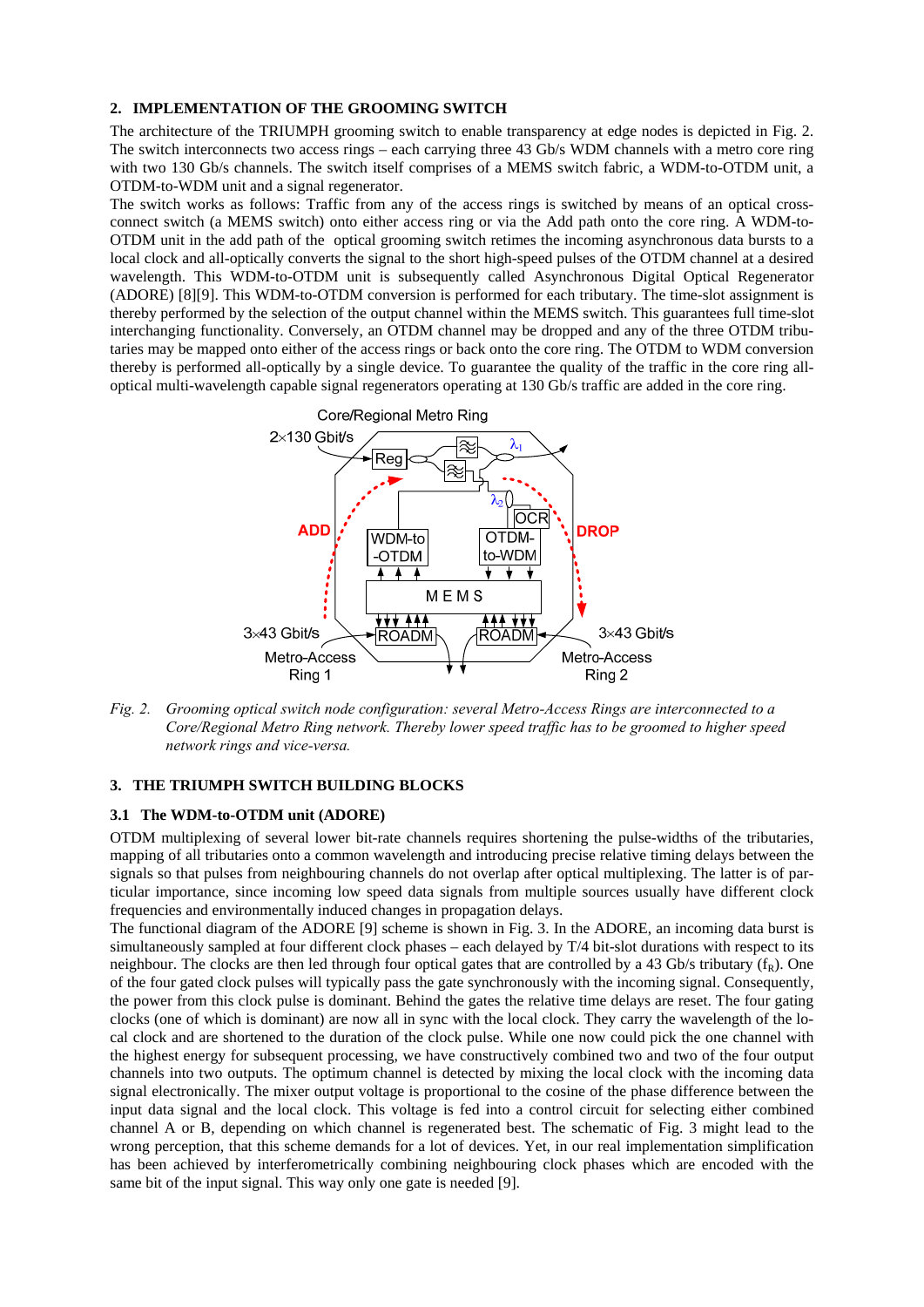Lastly, one should mention that for combining three 43 Gb/s tributaries into one 130 Gb/s OTDM signal one requires three ADORE units. The outputs of which need to be interleaved in appropriate time delays.



*Fig. 3. (a) Functional diagram of the ADORE. The device is synchronizing an input RZ signal with a local clock. It maps the information of the input RZ signal onto four copies of the clock – each delayed by T/4. The one clock that is best in sync with the input signal is then becoming the new output signal. (b) Measured eye diagrams of the input and output signal for four different delays, showing that resynchronization works for any relative delay of input with respect to the local clock.* 

#### **3.2 The OTDM-to-WDM unit**

The scheme of the 130 Gb/s TDM to three 43 Gb/s WDM demultiplexer is shown in Fig. 4. Three 43 GHz clocks  $(\lambda_{1,2,3})$  are temporally aligned to different time slots of the TDM signal and are launched into the input port of a nonlinear optical loop (NOLM). If a TDM pulse (at wavelength  $\lambda_0$ ) is present ('ones'), a nonlinear phase shift is induced onto the copropagating clock pulse that is temporarily aligned with the respective pulse. The induced phase shift will lead to a constructive interference of the co- and counterpropagating clock pulse into the output. This allows to effectively transfer coded information from specific time slots at one wavelength to different wavelengths. For effective multi-wavelength operation of the NOLM an accurate control of the dispersion and dispersion slope of the fiber is needed to ensure a low walk-off and uniform switching efficiency across the whole bandwidth of the clock signals.



*Fig. 4. Experimental setup of the TDM-to-WDM conversion. Insets: Eye diagrams at the input of the system and of the three demultiplexed WDM signals at the system output.* 

The experiment depicted in Fig. 4 shows how a 128.1 Gbit/s TDM channel operated at  $\lambda_0$ =1539.4 and generated with a Mode-locked laser (MLL) is mapped onto three clocks signals at wavelengths  $\lambda_1 = 1547.8$  nm,  $\lambda_2 = 1552.5$  nm and  $\lambda_3 = 1557.4$  nm. The power of the clock signals in the loop were ~20dBm and the TDM signal was ~23 dBm, before entering the NOLM via a 3dB coupler. The HNLF fabricated by Furukawa Electric Co., Japan, had a length of 310 m, dispersion of −0.31 ps/nm/km, dispersion slope of 0.0031 ps/nm²/km, nonlinear coefficient of 20/W/km and loss of 1.21 dB/km. These fibre parameters gave a maximum walk-off time between the TDM and the WDM signals of 1.8ps. The WDM signals switched by the NOLM were then separated